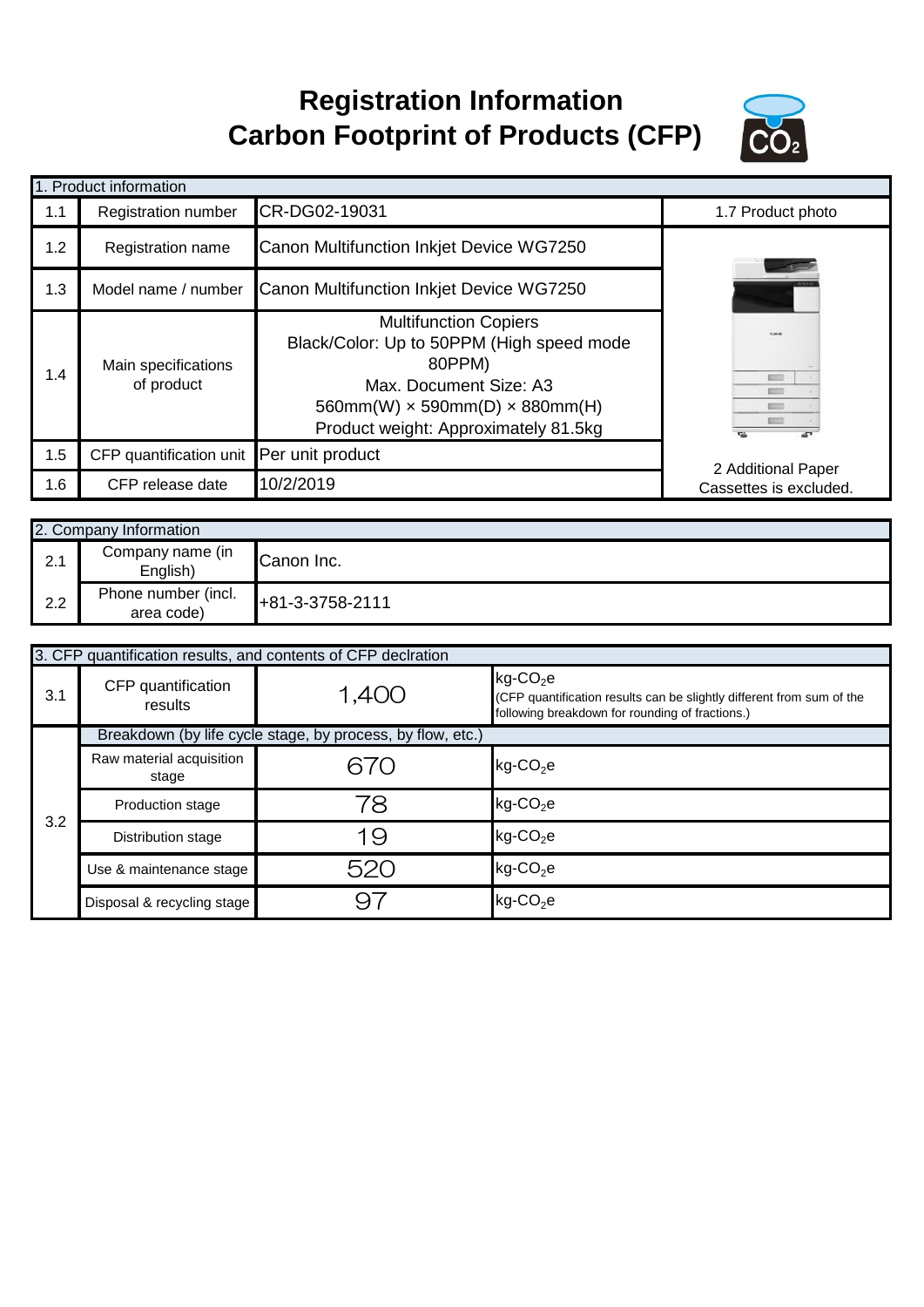|     | Value and description of additional info. |                                                                                                                                                                                                                                                                                                                                                                                                                                                                                                                                                                                                                                                                                                                                                                                                                                                                                                                                                                                                                      |                                                                                                                                                                                                                  |
|-----|-------------------------------------------|----------------------------------------------------------------------------------------------------------------------------------------------------------------------------------------------------------------------------------------------------------------------------------------------------------------------------------------------------------------------------------------------------------------------------------------------------------------------------------------------------------------------------------------------------------------------------------------------------------------------------------------------------------------------------------------------------------------------------------------------------------------------------------------------------------------------------------------------------------------------------------------------------------------------------------------------------------------------------------------------------------------------|------------------------------------------------------------------------------------------------------------------------------------------------------------------------------------------------------------------|
|     |                                           | <numerial value=""></numerial>                                                                                                                                                                                                                                                                                                                                                                                                                                                                                                                                                                                                                                                                                                                                                                                                                                                                                                                                                                                       | <value cfp="" mark="" on=""></value>                                                                                                                                                                             |
|     | Value to be stated<br>on the mark         | 1,400<br>kg                                                                                                                                                                                                                                                                                                                                                                                                                                                                                                                                                                                                                                                                                                                                                                                                                                                                                                                                                                                                          | Per unit product                                                                                                                                                                                                 |
| 3.3 | Contents of additional<br>info.           | . This number does not include paper factor.<br>. The destination is calculated as USA.<br>. In the production and in the disposal,<br>recycling stage where product types are set in<br>PCR, the load-factor calculations are<br>performed according to the scenarios of<br>printers and multifunction machines (IJ<br>method).<br>Regarding the usage and maintenance<br>stage, the load was calculated according to<br>the scenario as below.<br>- Print mode: High-speed mode<br>- Operating conditions: TEC measurement<br>conditions (Based on Energy Star Ver.3.0)<br>- Power consumption per sheet:<br>Calculated by setting the number of printed<br>sheets per week specified in Energy Star<br>Ver.3.0 to 1/4<br>- Lifetime-printing: 100,000 sheets<br>- Lifetime power consumption<br>: Lifetime power consumption [kWh] =<br>Power consumption per sheet [kWh / sheet]<br>* Lifetime printing number [sheet]<br>- Conditions other than the above follow the<br>printer and MFP (IJ method) scenarios. | Disposal<br>&<br>recycling<br>stage<br>7%<br>Raw<br>Use &<br>material<br>maintena<br>acquisitio<br>nce stage<br>n stage<br>38%<br>48%<br>Distributi<br><sup>I</sup> Productio<br>on stage<br>n stage<br>1%<br>6% |
| 3.4 | Remarks                                   |                                                                                                                                                                                                                                                                                                                                                                                                                                                                                                                                                                                                                                                                                                                                                                                                                                                                                                                                                                                                                      |                                                                                                                                                                                                                  |

 $\mathsf{l}$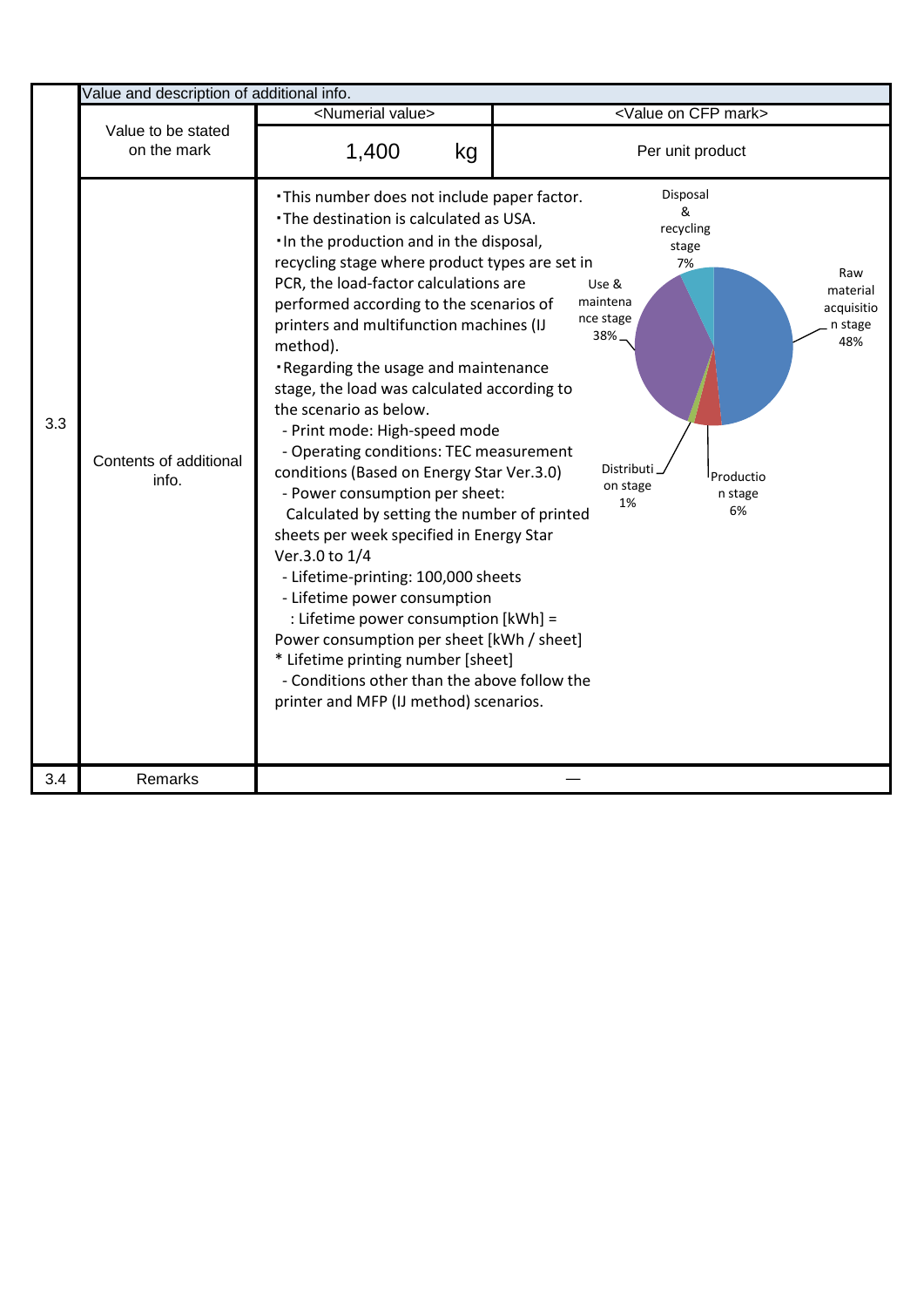|     | 4. Interpretation of CFP quantification results |                                                                                                                                                                                                                                                                      |
|-----|-------------------------------------------------|----------------------------------------------------------------------------------------------------------------------------------------------------------------------------------------------------------------------------------------------------------------------|
|     |                                                 | .CO2 emission in raw material acquisition stage is the largest as 48%. It can be<br>said that the miniaturization of the product and the use of the low negative<br>environmental impact material are the important factors for the CO2 exhaust<br>amount reduction. |
|     |                                                 | • These elements become the disposal that has increased thirdly and reduction in<br>the amount of the CO2 exhaust at the recycling stage.                                                                                                                            |
| 4.1 | Interpretation of CFP<br>quantification results | The amount of the CO2 exhaust at use and the maintenance stage is 38% and<br>the 2nd. It is important to save energy during product usage and to make the life<br>time of consumables longer.                                                                        |
|     |                                                 | . We evaluated the CFP with Canon's own data of raw materials weight and the<br>general basic unit for the parts because it is difficult to collect the data for all parts.                                                                                          |
|     |                                                 | As such, please be advised that this result would be a rough estimate.                                                                                                                                                                                               |

|     | 5. Conditions of quantification |  |                                                                                                                                                                        |
|-----|---------------------------------|--|------------------------------------------------------------------------------------------------------------------------------------------------------------------------|
| 5.1 |                                 |  | Name of approved CFP-PCR Imaging input and/or output equipment 5.2 Approved CFP-PCR ID PA-DG-02                                                                        |
| 5.3 | Assumptions of                  |  | Basic secondary data v.1.01 is preferentially used. Available secondary data<br>secondary data used v.1.01 is used if the items don't correspond to basic data v.1.04. |